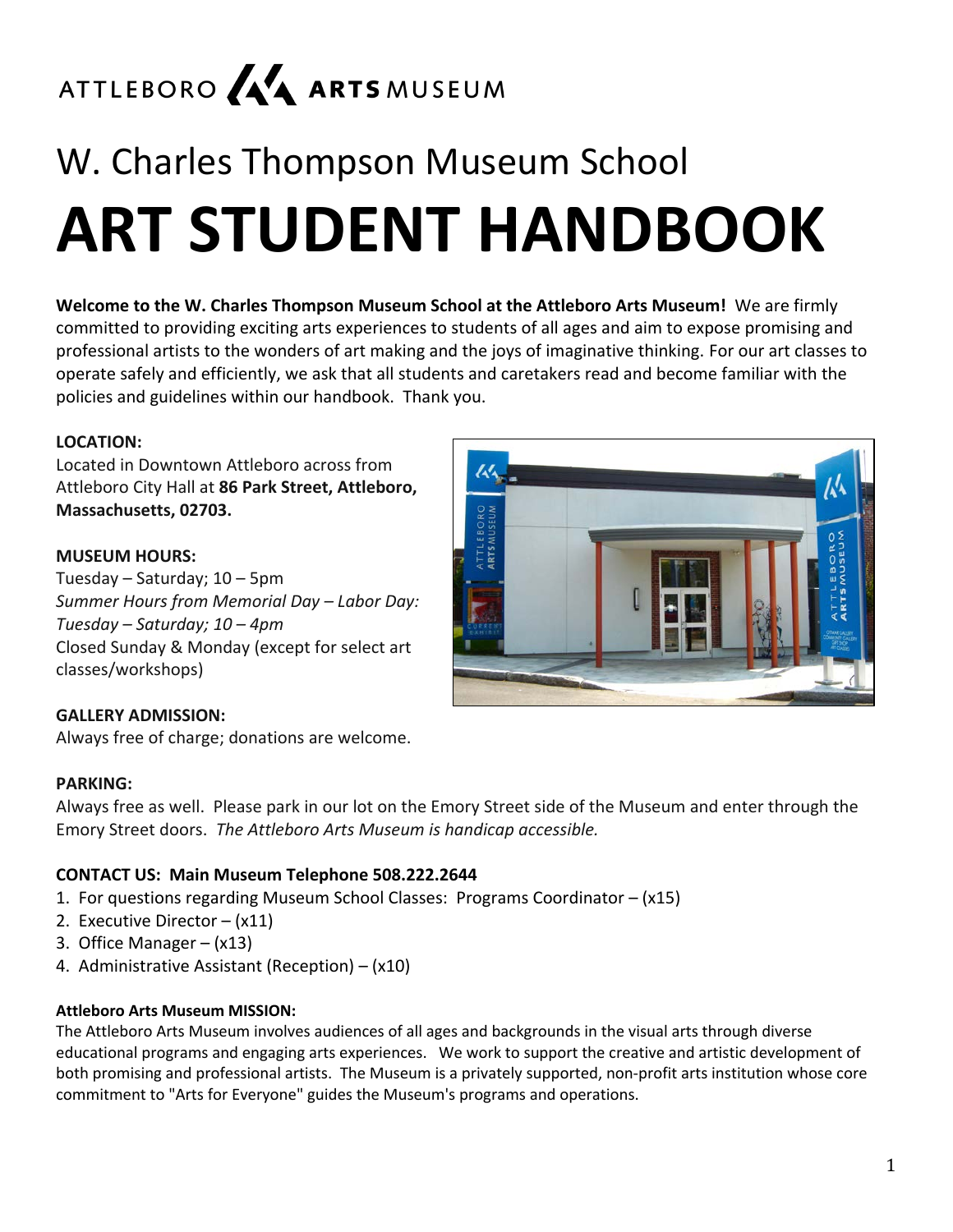# **POLICIES** for Success during the Attleboro Arts Museum's Art Classes and Workshops:

*There are no exceptions to the Attleboro Arts Museum policies. All policies and guidelines are subject to change. Thank you for your cooperation.*

#### **REGISTRATION, REFUNDS, CREDITS & CANCELLATIONS:**

- There are **no refunds** once payment is issued to the Attleboro Arts Museum (this includes missed or sick days). No exceptions – thank you.
- Art session costs must be **paid in full** at the time of registration. We are unable to hold or "pencil in" a space for students without a complete registration form and payment.
- **A \$35.00 service charge** will be applied to any payment returned due to insufficient funds.
- Please make **every effort** to attend your art class, as there are no make-up classes or tuition credits given for missed classes. This includes sick days.
- There is a **minimum enrollment** per art class for sessions to run. In an effort to run all of our youth art classes, age groups may merge if there is low enrollment. If a class has met the minimum enrollment to run and still has space available, you can register right up until the class starts. However, the class will be cancelled if the minimum number of students has not been reached at least three days prior to the start date.
- Once enrolled in an art class or workshop, students **cannot be switched** to different classes or art session days. All classes or workshops are non-transferrable.
- Students are **not permitted** to bring guests or their children to the art classes they are taking.

#### **SIGNATURE PAGE – FOR ALL ART STUDENTS:**

We require the completion of a virtual *signature page* prior to the start of each VIRTUAL or IN-STUDIO art session taught by the Attleboro Arts Museum. **A link to this online form will be included in your confirmation email, and must be completed prior to the start of your or your child's art class or workshop.\***

*\*If you've registered more than one child for an art class/workshop session, please submit a signature page for each child. Click on "submit another response" at the end of the online form to complete another signature page.*

#### **CLASS FORMAT CHANGES, WEATHER & MAKE-UP DAYS:**

- Art classes and workshops may transition to a virtual format (via Zoom) due to a change in health & safety mandates or inclement weather.
- In the event of a snow/inclement weather day, please go to www.attleboroartsmuseum.org or check our voicemail message (508-222-2644 x10) for an announcement regarding the status of your art program. There are no refunds if a class is cancelled due to weather conditions. The Attleboro Arts Museum will make every effort to schedule a make-up class, however, make-up classes are subject to the Museum's schedule and there are no refunds if a student misses the scheduled make-up class.

**For ALL students:** classes or workshops could transition to a virtual format (via Zoom).

**For children and teens:** make-up classes are typically held on a weekday afternoon (after school). The make-up class instructor is subject to change; it may be an alternative Museum instructor or the actual art class instructor.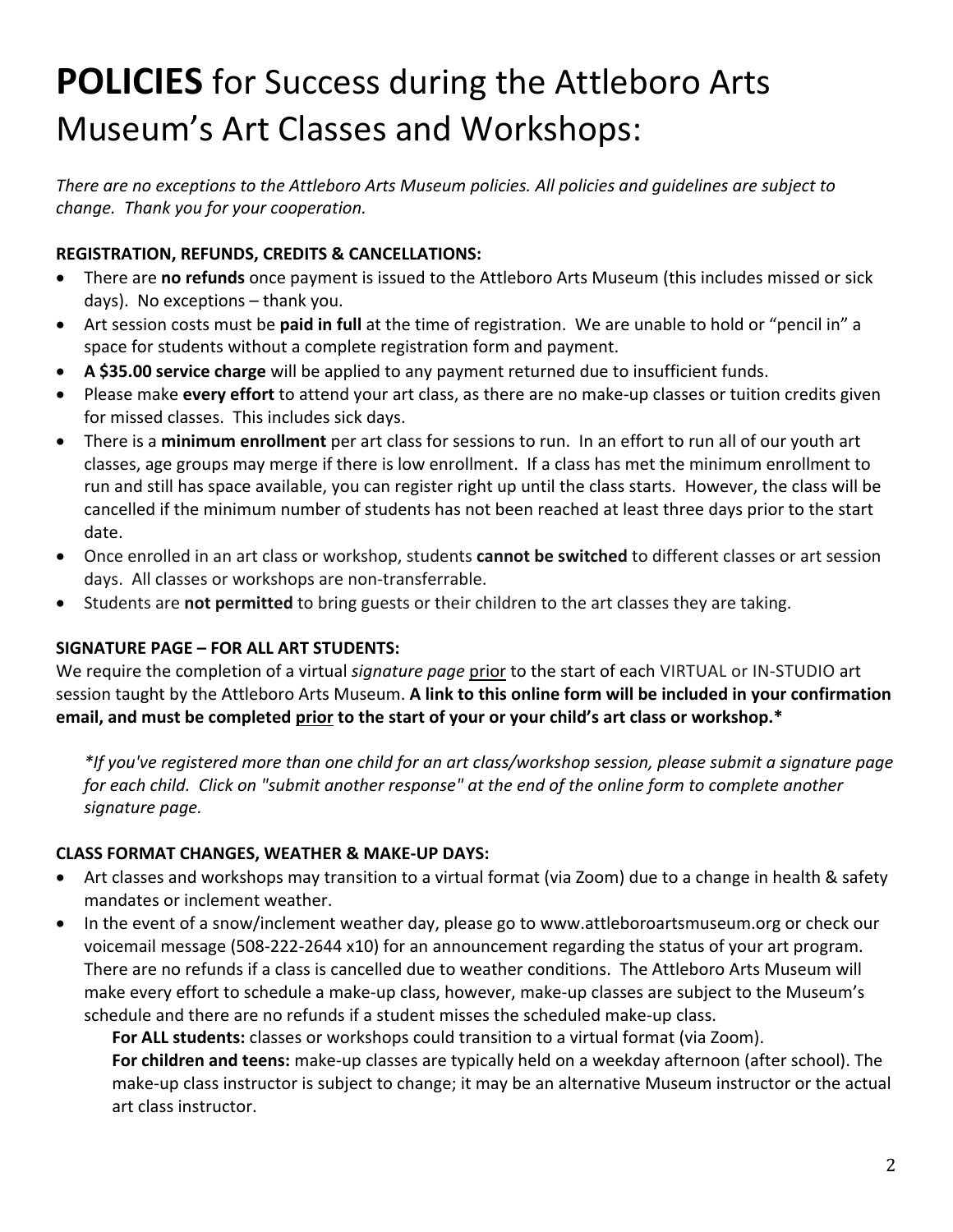**For adults:** make-up sessions are handled on a case-by-case basis. The make-up class instructor is subject to change; it may be an alternative Museum instructor or the actual art class instructor.

• If a class is cancelled due to unforeseen, non-weather related circumstances (for example: an instructor emergency), the Attleboro Arts Museum will make every effort to establish a make-up date. Please keep in mind, make-up classes are subject to the Museum's schedule. Once a make-up date is agreed upon by the Museum, instructor and the majority of students, there are no refunds if a student misses the scheduled make-up class.

#### **ABSENCES & CLASS REMINDERS:**

- If you or your child plans to be absent from an art class session, please contact the Museum to inform us of the absence. A Museum staff member will contact parents/guardians if a child does not attend an art class session.
- Art program reminders will ONLY be sent via email. Please be sure to give us your current email address at the time of registration. If you do not give us an email you will NOT receive a program reminder. We ask that you inform us promptly if your email address has changed. Keep in mind that all email reminders are a courtesy.

#### **WAITING LIST:**

- Classes are filled on a first come, first served basis. The Attleboro Arts Museum strongly encourages early registration as classes fill quickly. Class sizes will vary – please refer to individual classes or workshops for maximum number of students.
- When a class fills quickly, the Attleboro Arts Museum will offer registrants the opportunity to be placed on a waiting list. Wait list students will be called when space becomes available or if there are enough students to offer another class session. Please call 508.222.2644 x10 to be placed on a waiting list for an art class/workshop.

#### **MATERIALS**:

All applicable materials lists will be posted within each art class description and included in the art class or workshop confirmation email. Please call 508.222.2644 x15 with any questions regarding a class or workshop materials list.

#### **GIFT CERTIFICATES:**

Gift certificates are available for class tuition as well as membership. If you are paying for a class/membership with a gift certificate the voucher must be presented to the Museum at the time of registration.

#### **SCHOLARSHIPS:**

As a result of a generous gift from the Phil Leach Memorial Education Fund, the AAM is pleased to offer scholarships to art students of all ages and backgrounds who might not have access to funds to further their knowledge in the arts. Scholarships are awarded to children, teen and adult art students. The Museum typically selects four to six, full and partial scholarships per year. For information on how to apply for a scholarship please visit: https://attleboroartsmuseum.org/scholarships/.

#### **ADDITIONAL SCHOLARSHIP OPPORTUNITY:**

The Attleboro Arts Museum is honored to commemorate the life, work, and exceptional talent of artist Edmonia Lewis by launching the Edmonia Lewis Art Education Scholarship. The scholarship is funded by The Reynolds Family and the Museum and is open to African American children, teens, adults, and adult/child pairs. It is administered by The Rev. Dr. Martin Luther King, Jr. Memorial Committee of Greater Attleboro. For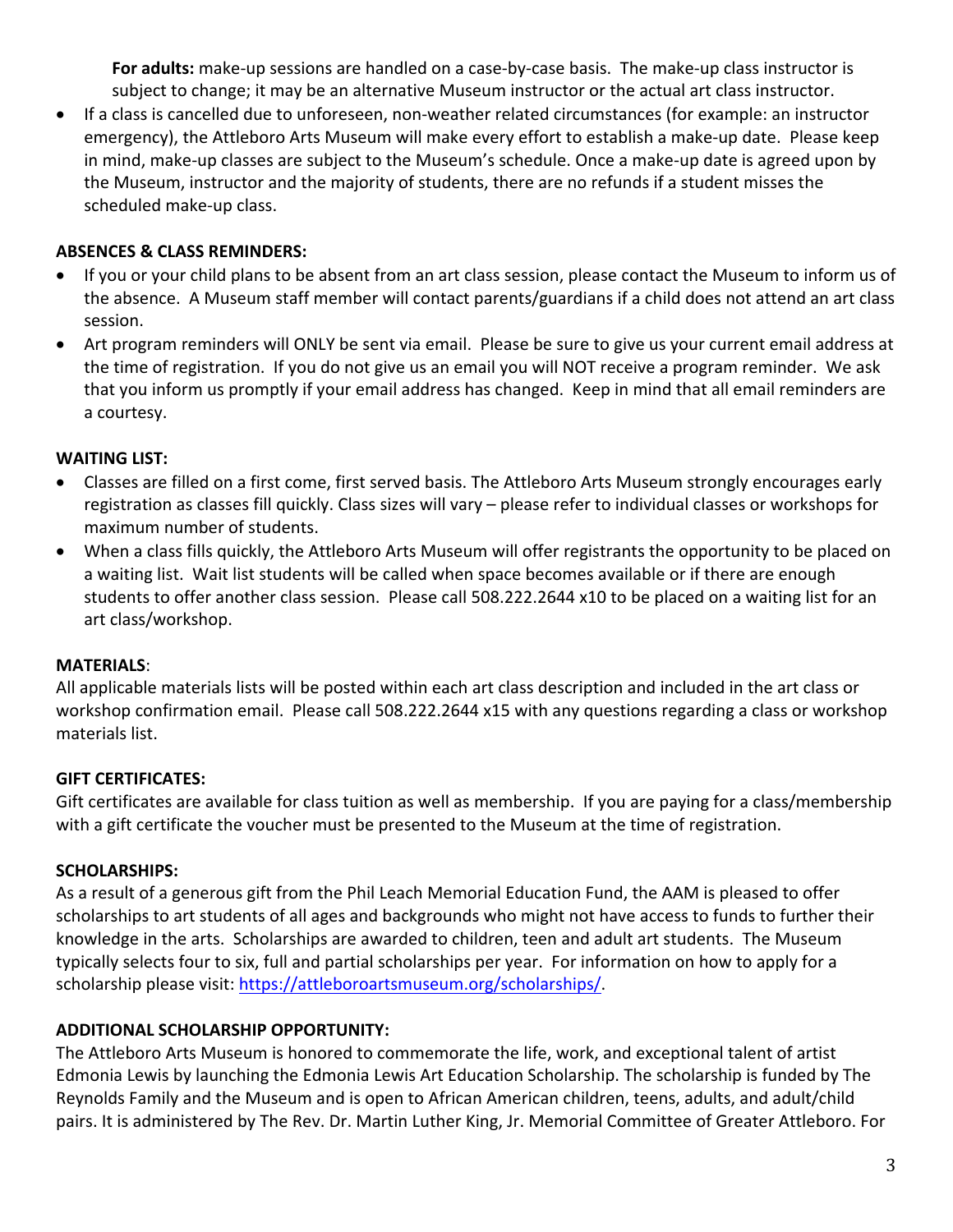information on how to apply for this scholarship visit: https://attleboroartsmuseum.org/the-reynolds-familyattleboro-arts-museum-edmonia-lewis-art-education-scholarship/

#### **INSTRUCTORS, SUBSTITUTES & ASSISTANTS TO THE INSTRUCTOR:**

- The W. Charles Thompson Museum School at the Attleboro Arts Museum offers a range of award-winning artist educators. Our teachers are all active, practicing artists with educational experience. They thrive in a studio setting and are pleased to share their talents with students of all ages.
- In the event that an advertised instructor is unable to attend art class as contracted for any reason, the Attleboro Arts Museum will replace the instructor with another instructor of equal skills.
- All of our instructors, substitute instructors, and assistants to the instructor (ages 18 and older) are CORI checked.
- The Attleboro Arts Museum does not conduct one-adult to one-child art classes or workshops.

#### **CERAMICS WAIVER & CLASSROOM EXPECTATIONS FOR ALL STUDENTS REGISTERED IN A CERAMICS SESSION:**

- *Ceramics Waiver:* I understand that safe-working processes will be used at all times, but faults can occur during kiln loading, firing and unloading. I also understand that materials and consumables used may have a different appearance before and after firing. The Attleboro Arts Museum is not responsible for lost or damaged items. You will be asked to confirm this agreement on the *signature page.*
- *Clay Body & Glaze:* The Attleboro Arts Museum provides a low-fire clay body and selection of "in house" glazes only. We've found that this clay body and accompanying food safe glaze selection is the best fit for our studio and the most universal option for both hand-building & wheel-throwing and a variety of skill levels – adult, families and kids. We're unable to accommodate high-fire clay bodies and/or high-fire glazes due to recycling contamination concerns and overall kiln energy usage & supply budget.
- *Timeline*: Students may make new "wet clay" work up until the last 2-weeks of the class. The final 2 sessions will allow for finishing (trimming, sanding, etc.) and glazing.
- *Kiln Firing:* Clay projects are fired twice. The first firing is called the bisque fire this transforms greenware from its fragile state to a porous and durable state for the second stage of firing. The second firing is the glaze fire – where glaze is applied to the bisqueware and fired at a higher temperature at which glaze melts to form a glasslike surface. Firing pottery takes time and patience and it's important to us that all student work receive the same care and attention when being loaded and unloaded from the kiln.
- All students must mark each ceramic artwork created with their name/initials. The Attleboro Arts Museum is not responsible for lost or misplaced items during class time or pickup time.

#### **ADDITIONAL CERAMICS GUIDELINES FOR ADULT SESSIONS ONLY:**

- *Materials Fee:* The materials fee per ceramics session includes 25lbs of clay, firing fees and glaze. All or the majority of a student's clay will be used during a single session. Students are responsible for reconstituting their clay. If there is any surplus clay from a class session, it can be taken home by the student or donated to the Attleboro Arts Museum. Please keep in mind that we will not fire pieces that are created off-site and brought back to the Museum at a later date.
- Clay tools that are part of the Museum's studio are provided to all students to use during class.
- Students will work with a selection of Museum "in house" glazes. If a desired glaze is not included in the Museum's "in house" glaze selection, please connect with the instructor. We *may* be able to order your desired glaze at an additional cost. The Museum only provides low-fire, food safe glaze options. Students may not purchase their own glazes or clay to be used at the Attleboro Arts Museum.
- All work must be made at the Attleboro Arts Museum and respond to the projects covered in class.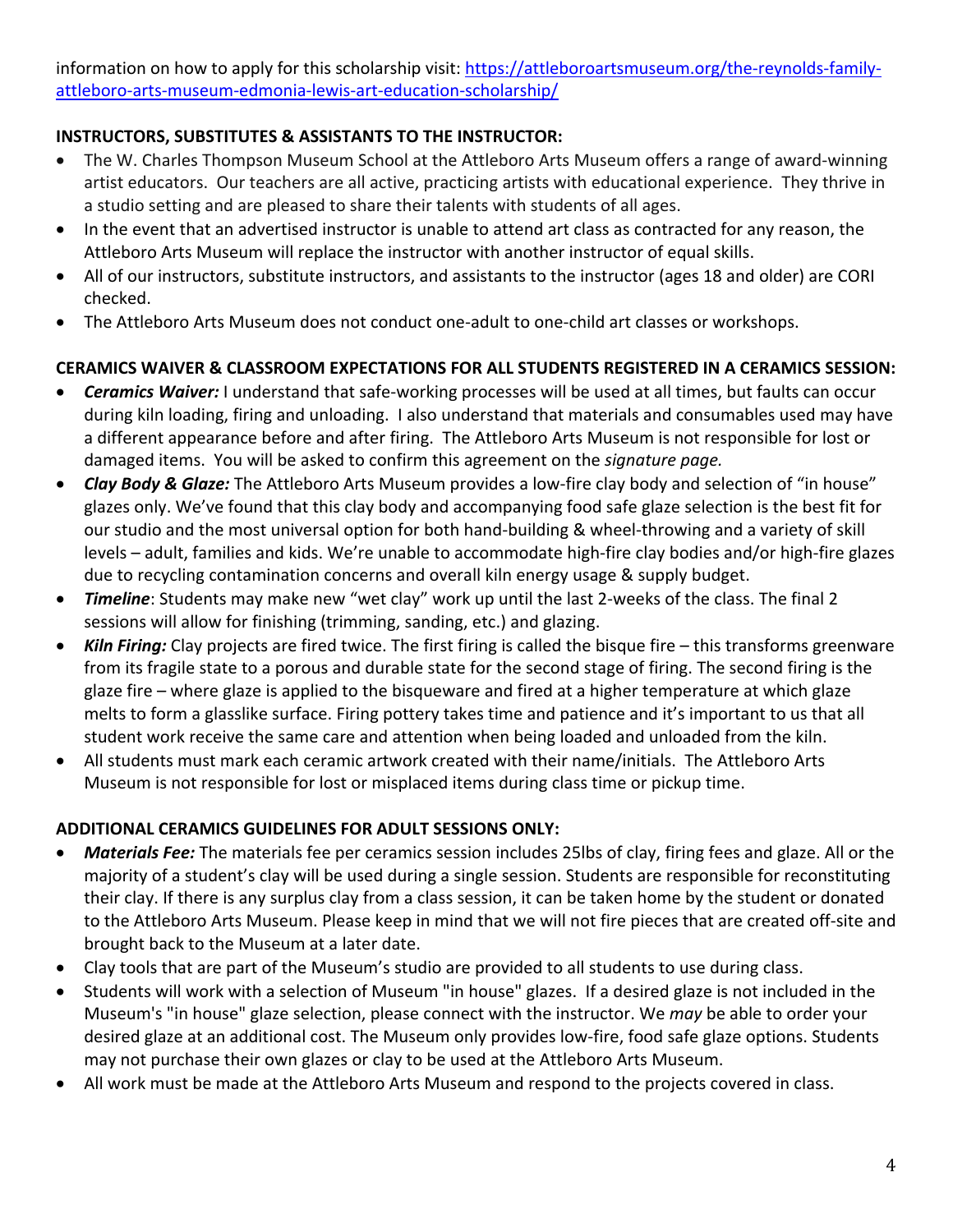- This is an educational facility and not a production pottery studio. Work produced must be proportionate to the number of class meeting sessions and the students' allotted 25lbs of clay. Students can expect to create 10-12 projects during a class session of 6-8 weeks.
- *Size Limitations, Safe Storage & Kiln Space:* Work should not exceed 14" long x 14" wide x 16" high. The Museum has one kiln that is responsible for firing all clay works created in multiple adult, family and kids classes during each session. Due to the number of firings and size of the kiln, a size restriction on artworks allows for equity between students. The safe storage and successful firing of student work is our highest priority. We're unable to accommodate high volumes of individual student work due to the studio space size, shelf storage constrictions and the limited space inside the kiln.
- When enrolling in a new ceramics class at the AAM, **a new complete materials fee must be paid at the time of registration.**

#### **CERAMICS PICKUP GUIDELINES:**

- Students will be notified via email by the Attleboro Arts Museum on when to pick up finished/fired ceramic pieces. It may take up to 2-3 weeks after the final class or workshop for all finished ceramic pieces to complete the firing process. There are pre-scheduled pickup date(s) and designated time(s) noted within each clay class or workshop offering and registered students agree to be available.
- All ceramics created during an art class session must by picked up no later than 14 days after students are notified via email that clay work is ready to be picked up. The Attleboro Arts Museum will not be responsible for student artwork left at the Museum beyond 14 days from notification. Typical Museum hours are Tues-Sat from 10am-5pm.
- We recommend on the last day of ceramics classes that students or parents/guardians take a photo of their remaining clay artworks as well as count the number of finished pieces. This will help you or your child better identify the artworks at the time of pickup.
- To help with identification, parents/guardians should bring their child and a secure box to transport finished artwork with them when picking up finished/fired artwork at the Museum. The maker of the ceramic work is the best individual to identify their creations.

#### **DRESS CODE:**

Art can be messy – please wear old clothes or bring an art smock. Sneakers or closed shoes are required. Flip flops and open-toed sandals are not permitted in the art studios.

#### **GENERAL HEALTH & WELL BEING:**

The Attleboro Arts Museum considers the health and safety of its students to be of the utmost importance. **If a student is ill, we ask that they stay home from art class. This is for the protection of all art students and staff. A phone call to report an absence is always appreciated: 508-222-2644 x15.**

Some of the art classes or workshops may call for the use of age-appropriate tools, equipment or materials that poses a risk of injury to students (such as sharp or hot objects). It is expected that all students use such tools, equipment, and materials in a safe and reasonable manner. The use of such tools, equipment and materials shall be at the student's risk and the Attleboro Arts Museum shall not be responsible for injuries caused by the use of such tools, equipment or materials.

#### **THE ATTLEBORO ARTS MUSEUM IS A "NUT SAFE" ZONE:**

The Attleboro Arts Museum aims to practice a nut safe policy although we recognize that this cannot be guaranteed. This policy serves to set out all measures to reduce the risk to those children and adults who may suffer an anaphylactic reaction if exposed to nuts to which they are sensitive. The Museum aims to protect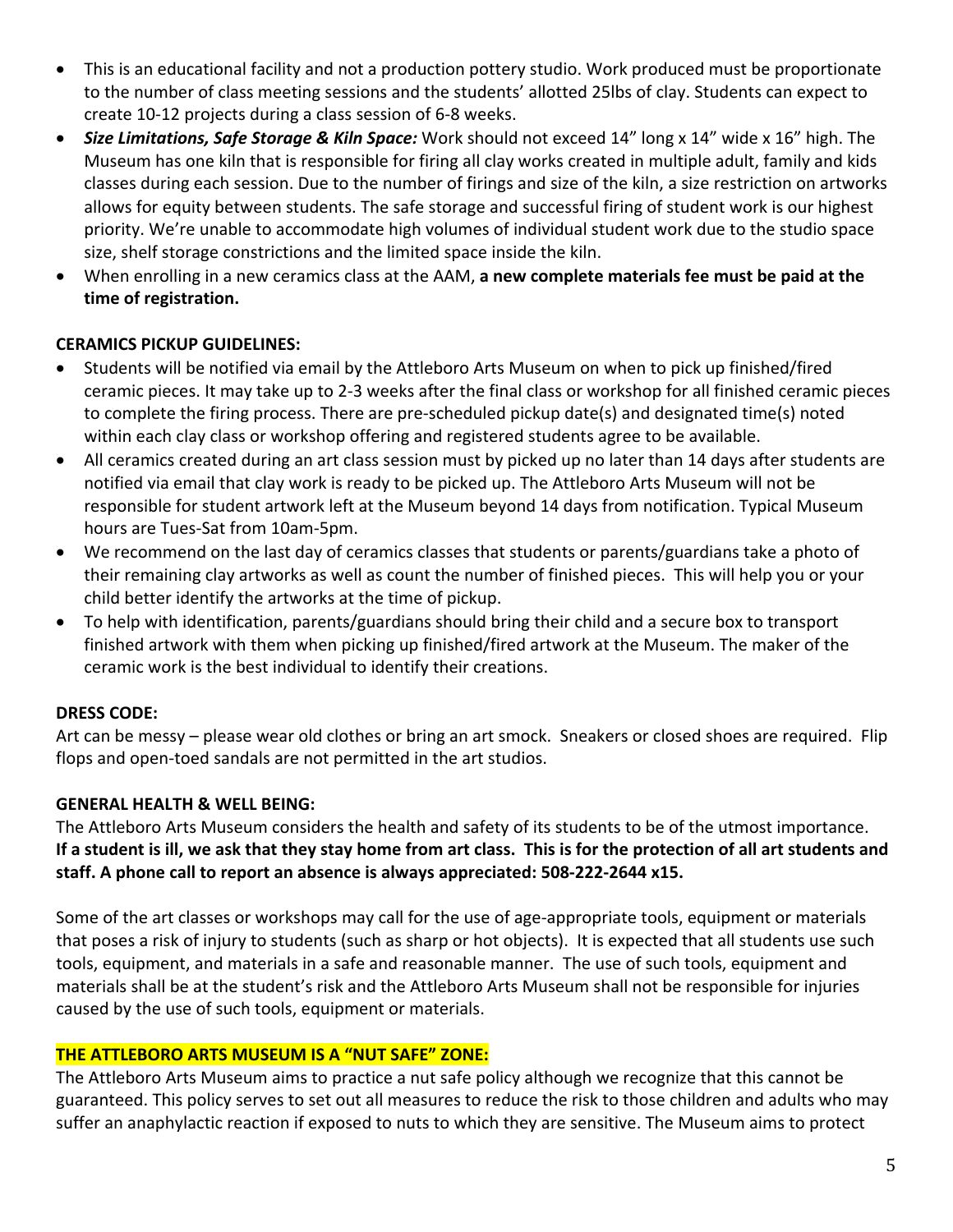children/adults who have allergies to nuts yet also help them to take responsibility as to what foods they can eat and to be aware of where they may be put at risk. We will forward our Nut Policy to our yearly intake, so parents & guardians are aware that we do not allow nuts or nut products within our setting for snack or lunch boxes and we outline the symptoms of anaphylaxis.

#### **Anaphylaxis symptoms usually occur within minutes of exposure to an allergen. Sometimes, however, anaphylaxis can occur a half-hour or longer after exposure. Anaphylaxis symptoms include:**

- Skin reactions, including hives along with itching, and flushed or pale skin (almost always present with anaphylaxis)
- A feeling of warmth
- The sensation of a lump in your throat
- Constriction of the airways and a swollen tongue or throat, which can cause wheezing and trouble breathing
- A weak and rapid pulse
- Nausea, vomiting or diarrhea
- Dizziness or fainting

#### **EMERGENCY PROCEDURES:**

In case of illness, accidental injury or emergency during art class, Museum staff will call a student's emergency contact immediately. We require students to provide us with an emergency contact person such as a relative, friend or neighbor in the event of illness, accidental injury or emergency during art class.

**Disclaimer:** There are no medical personnel on site at the Museum. Students should carry their own epipens, inhalers, insulin, etc. and be proficient in their use. In time of emergency/concern for a student's safety "911" will be called and emergency contacts will be notified.

#### **PROHIBITED & PERSONAL ITEMS:**

- No electronic devices are allowed during art class time (cell phones, ipods, ipads, etc.) unless otherwise indicated by a Museum instructor or staff member. If a student needs to make a phone call they are welcome to use the Museum's landline.
- Art students are not to bring personal items to art class. The Attleboro Arts Museum is not responsible for lost or damaged personal items.

#### **PICK UP OF ARTWORK:**

Unless otherwise indicated by an AAM staff member, all artwork created during your art class session must by picked up no later than 14 days after the final class session. The Attleboro Arts Museum will not be responsible for student artwork left at the Museum over 14 days after a class has been completed.

#### **LOST AND FOUND:**

Please label all lunch bags & water bottles with your/your child's name and phone number. We do our best to ensure that our art students return home with all their belongings, however the Attleboro Arts Museum is not responsible for lost or misplaced items. If lost items are not picked up by 14 days after the close of your art program, all unclaimed items will be donated to good will.

#### **PHOTO RELEASE:**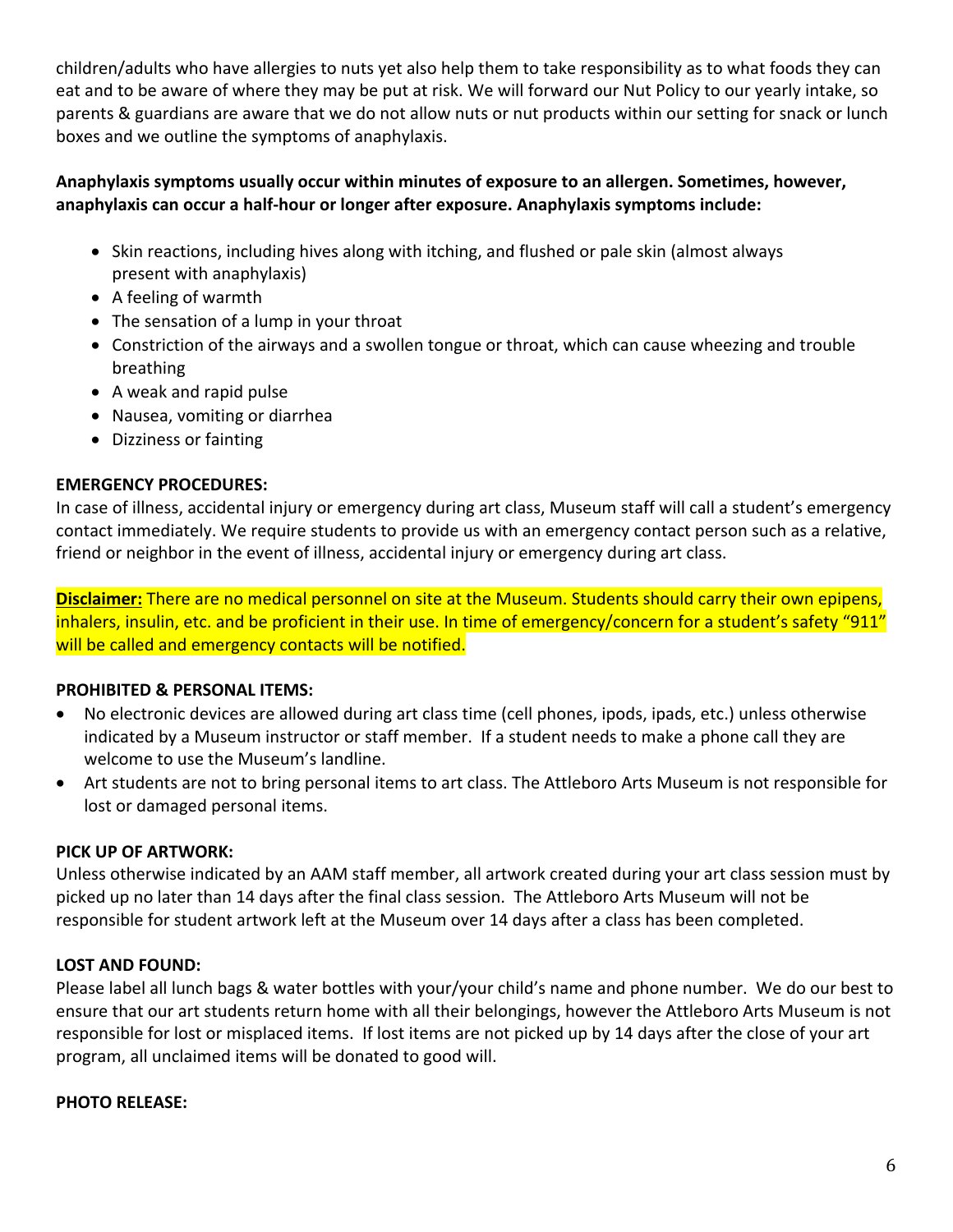Photos taken during art sessions will be used in print or on the web unless otherwise indicated by the student or parent/guardian. Please indicate your permission for photos on the *signature page.*

#### **SUN BLOCK & INSECT REPELLENT:**

The majority of art class time will be spent in the Museum's art studios and gallery. However, weather permitting, art students may be part of an outdoor studio for visual study regarding natural light or forms in nature or to have a lunch or snack. Students are encouraged to bring their own sunscreen and insect repellent during these sessions.

## **ADDITIONAL POLICIES** for Minors

#### **REGISTRATION & GUIDANCE:**

- **There are NO exceptions for student age requirements**. The age requirement is effective as of the first day of art class. If a child has a birthday during the duration of their art class, their age as of the first day of class is what determines the age requirement and class that they are enrolled.
- To make each art student's time at the Attleboro Arts Museum the best it can be, reasonable accommodation that does not fundamentally alter the nature of the program, service or activity will be considered for those requiring assistance depending upon the individual's needs and the availability of art class resources.
- A parent/guardian must share all relevant information about an art student with a Museum representative prior to registration. Examples of relevant information would be if a child needs a type of extra assistance at art class; has an allergy to food or an art supply; has trouble integrating with peers; may be unable to fully participate in all activities, etc. Failure to share information with a Museum representative may severely compromise the child's adjustment to art class. Please contact us at either 508-222-2644 x15 or office@attleboroartsmuseum.org to discuss your child's needs prior to registering for an art program.
- If parents/guardians have any questions or concerns about their child's art program, progress or relationship to other students or teachers, we encourage communication with the Programs Coordinator (508.222.2644 x15).

#### **LATE PICKUP:**

If you are late picking up your child from an art session, you will be charged a late fee of \$10 per every fifteen minutes, per child, that you are late. Payment must be made in full at the time of pickup.

#### **ART SUBJECT MATTER GUIDELINES:**

Art is a unique way of knowing and understanding the world. Purposeful visual art projects expand children's ways of exploring, expressing and coming to terms with the world they inhabit in a structured and enjoyable way. That being said, the following subject matters are deemed inappropriate for our art students ages 16 and under:

- Drugs & alcohol
- Guns & violence
- Sexual content

#### **DICSIPLINE POLICY:**

The following behavior is unacceptable in the art studios:

- Profane or inappropriate language.
- Disrespect towards other students, instructors, and Museum staff.
- Physical roughness, inappropriate touching or violence to others.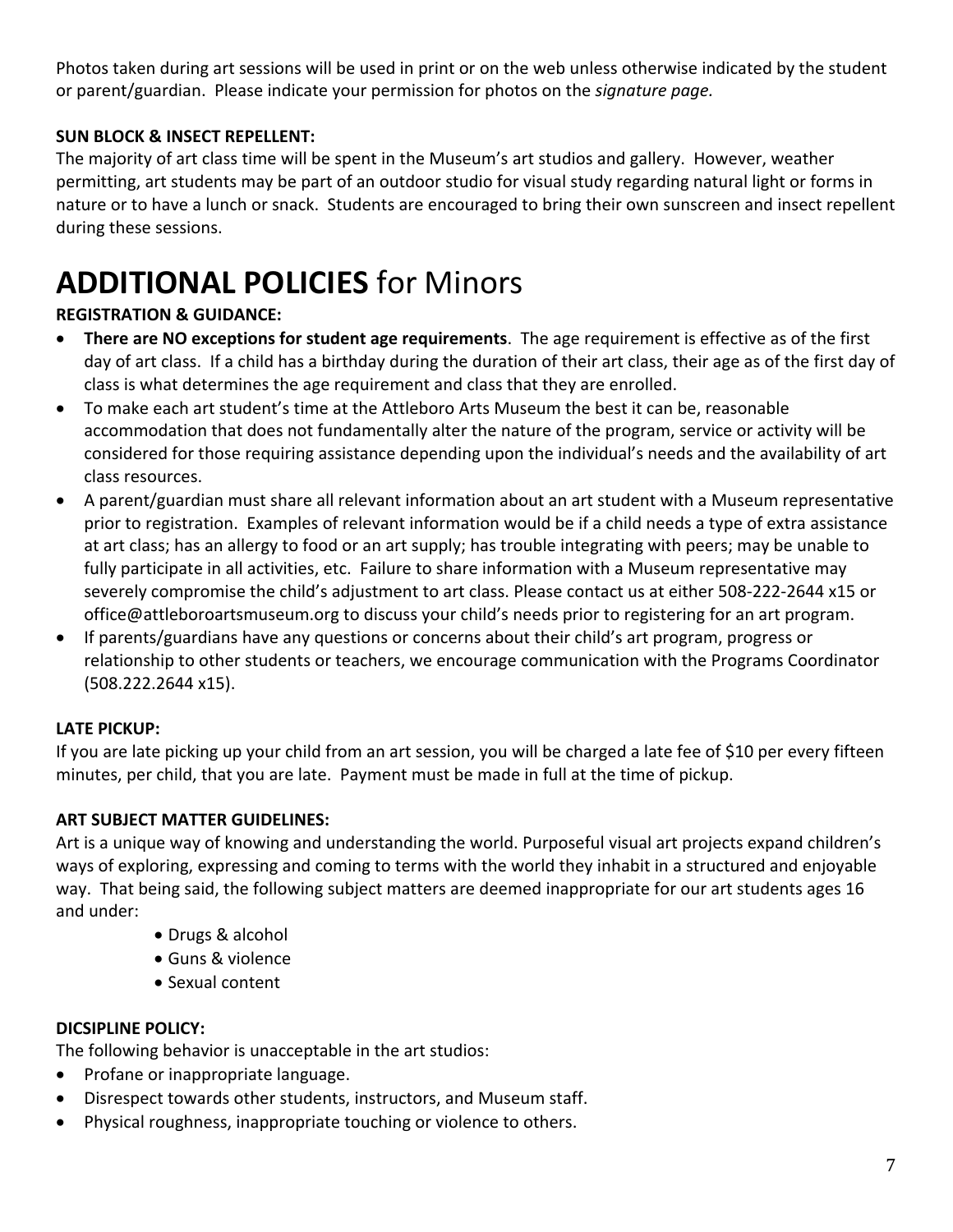• Spitting, throwing, and destruction of others' property.

It is expected that every art student be respectful of the Museum studios, art materials, instructors and staff members. The Programs Coordinator will speak personally with any student who is having trouble following the guidelines of their art program. If after a visit with the Programs Coordinator, the behavior continues, the student's parents will be notified. Any behavior which affects a student's ability to participate in the program, or that disrupts the program for other children, is grounds for dismissal (without refund or credit) at the Programs Coordinator's discretion.

### **ART STUDIO CODE OF CONDUCT FOR ALL AGES:**

*Parents/Guardians please review this section with your child/children.*

- Always listen attentively to instructions and when your instructor or fellow students are speaking.
- There is no running or horseplay allowed in the Museum's studios.
- Be sure to help clean and organize your art space at the end of your art program.
- Create art in your own space and be respectful of materials and those around you. Remember to keep your hands and your feet to yourself.
- Use and carry all art tools and materials safely and respectfully. Always walk in the art studios and bathrooms/sink room.
- Use kind words. Profane or inappropriate language will not be tolerated in the studios. Students agree to refrain from making disparaging remarks about the AAM, fellow instructors, Museum staff, students or Trustees.
- Keep track of your personal belongings, and always write your name on either the front or back of your artwork.
- Do not leave the classroom for any reason without permission.
- Food and drink are not permitted in class. A water bottle with lid is the only exception.
- Always try and give your best effort while using your own ideas!

**The Attleboro Arts Museum does not discriminate on the basis of age, race, color, national origin, sex, disability, religion, veteran status or sexual orientation.**

### **GALLERY RULES OF ENGAGEMENT FOR ALL AGES:**

*Of note: Sketching of exhibited art is always permitted – and encouraged.*

- **Do not touch works of art**.Your touch may not seem like much, but even the slightest contact can damage the surface of a painting or drawing and even rust or discolor metal and stone.
- **Keep a safe distance between you and each work of art.** This helps to avoid accidental touching or bumping and is very appreciated by exhibiting artists.
- **No leaning on walls or cases (either to write or for physical support).** This helps keep works of art hung on the walls or displayed in cases safe. Feel free to sit on the floor as you talk, write, or draw during visits. If you or someone in your party requires a chair, please notify a Museum staff member.
- **No food or drink is allowed in the galleries unless a special event is being held**. The art in the museum will provide you plenty of food for thought!
- **Running, pushing, and roughhousing are not allowed in the Museum**. Appropriate museum behavior is necessary to avoid accidentally bumping into and damaging works of art or each other.
- **Photography**. Please ask a gallery attendant or our receptionist if photography is permitted.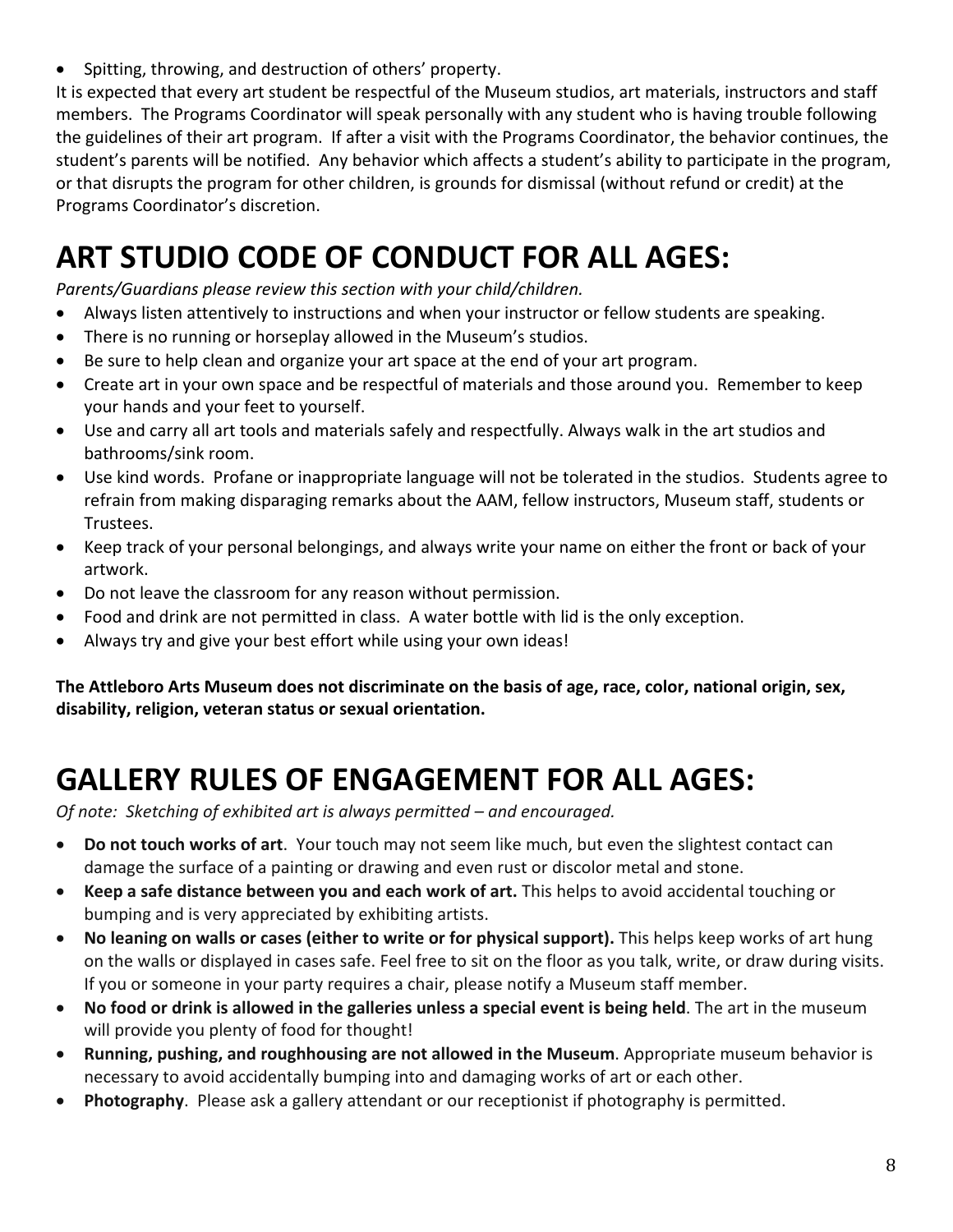## **FREQUENTLY ASKED QUESTIONS:**

#### **How do I sign up for classes?**

- **Option #1: Click on "Our Classes" to register online** using a credit card or PayPal.
- **Option #2: Call us at 508-222-2644 x10** to register over the phone. *You must have your credit card information ready to complete your phone registration.*

#### **Why should I become a member of the Attleboro Arts Museum?**

As you register for classes at the Attleboro Arts Museum, please consider becoming a member. Not only will you save money on each class registration, but as a member you will also support the Museum's wonderful programs. Your membership includes:

- Benefits of unparalleled arts programming in the Southeastern Massachusetts area.
- Special invitations to all exhibition opening receptions and gallery talks.
- Museum School tuition discounts
- 10% Discount in Museum gift shop

#### **Where can I find the Attleboro Arts Museum's Art Student Handbook?**

The Museum's Handbook can be downloaded from the "Our Classes" page of this website. Upon registering for an art class or workshop you will also receive a link to the Handbook in your confirmation and reminder emails.

#### **When is my payment due?**

Full payment is due at the time of registration.

#### **Will I receive an art class/workshop reminder?**

Yes, if you've registered for an art class or workshop online, you will receive a reminder email one-week and one-day in advance of the start of your art session.

#### **Does the Museum offer discounts on art program tuition?**

If you become a member of the Attleboro Arts Museum, you will receive a break in tuition costs.

#### **How do find out about the Museum's instructors?**

Instructor bios are posted within our art classes & workshops descriptions.

#### **What if my child does not get into the art class that they wanted?**

If a class is full when you register, we encourage you to sign up for another offering or place your name and phone number on our waiting list. Waiting list folks will be called if a space opens up.

#### **What if I have to cancel my/my child's art class session?**

There are *no refunds* once payment is issued to the Attleboro Arts Museum (this includes missed or sick days). Please make every effort to attend your art class, as there are no make-up classes or tuition refunds or credits given for missed classes.

#### **My child has special needs. Can they attend an art program at the Museum?**

Please contact us at either 508-222-2644 x15 or office@attleboroartsmuseum.org to discuss your child's needs prior to registering for an art program.